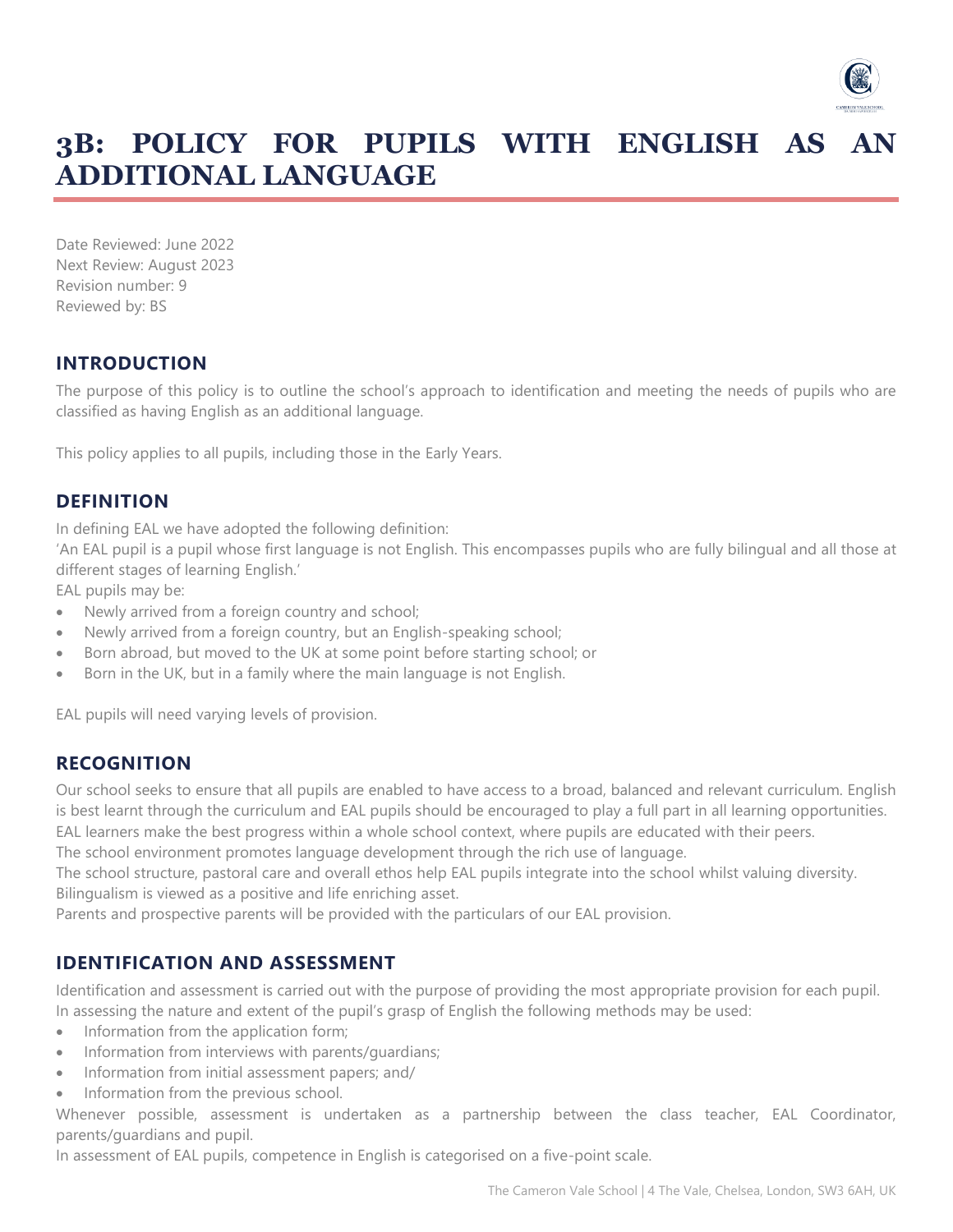

# **EAL CLASSIFICATION CODES**

The Department for Education uses the following EAL classification codes. These are the reference points for pupils on the EAL register.

| NEW TO<br>ENGLISH        | The pupil may:<br>Use first language for learning and other purposes.<br>٠<br>Remain completely silent in the classroom.<br>٠<br>Be copying/repeating some words or phrases.<br>٠<br>Understand some everyday expressions in English but may have minimal<br>٠<br>or no literacy in English.<br>Needs a considerable amount of EAL support                                                                                                                                                   |
|--------------------------|----------------------------------------------------------------------------------------------------------------------------------------------------------------------------------------------------------------------------------------------------------------------------------------------------------------------------------------------------------------------------------------------------------------------------------------------------------------------------------------------|
| EARLY<br>ACOUISITION     | The pupil may:<br>Follow day-to-day social communication in English and participate in<br>learning activities with support.<br>Begin to use spoken English for social purposes.<br>Understand simple instructions and can follow narrative/accounts with<br>٠<br>visual support.<br>Have developed some skills in reading and writing.<br>٠<br>Have become familiar with some subject specific vocabulary.<br>٠<br>Still needs a significant amount of EAL support to access curriculum      |
| DEVELOPING<br>COMPETENCE | The pupil may:<br>Participate in learning activities with increasing independence.<br>٠<br>Be able to express self orally in English, but structural inaccuracies are still<br>٠<br>apparent.<br>Be able to follow abstract concepts and more complex written English.<br>٠<br>Literacy will require ongoing support, particularly for understanding text<br>٠<br>and writing.<br>Requires ongoing EAL support to access curriculum fully                                                    |
| COMPETENT                | Oral English developing well, enabling successful engagement in activities<br>٠<br>across the curriculum.<br>Can read and understand a wide variety of texts.<br>٠<br>Written English may lack complexity and contain occasional evidence of<br>٠<br>errors in structure.<br>Needs some support to access subtle nuances of meaning, to refine<br>English usage, and to develop abstract vocabulary.<br>Needs some/occasional EAL support to access complex curriculum<br>material and tasks |
| FLUENT                   | Can operate across the curriculum to a level of competence equivalent to<br>a pupil who uses English as first language.<br>Operates without EAL support across the curriculum.                                                                                                                                                                                                                                                                                                               |